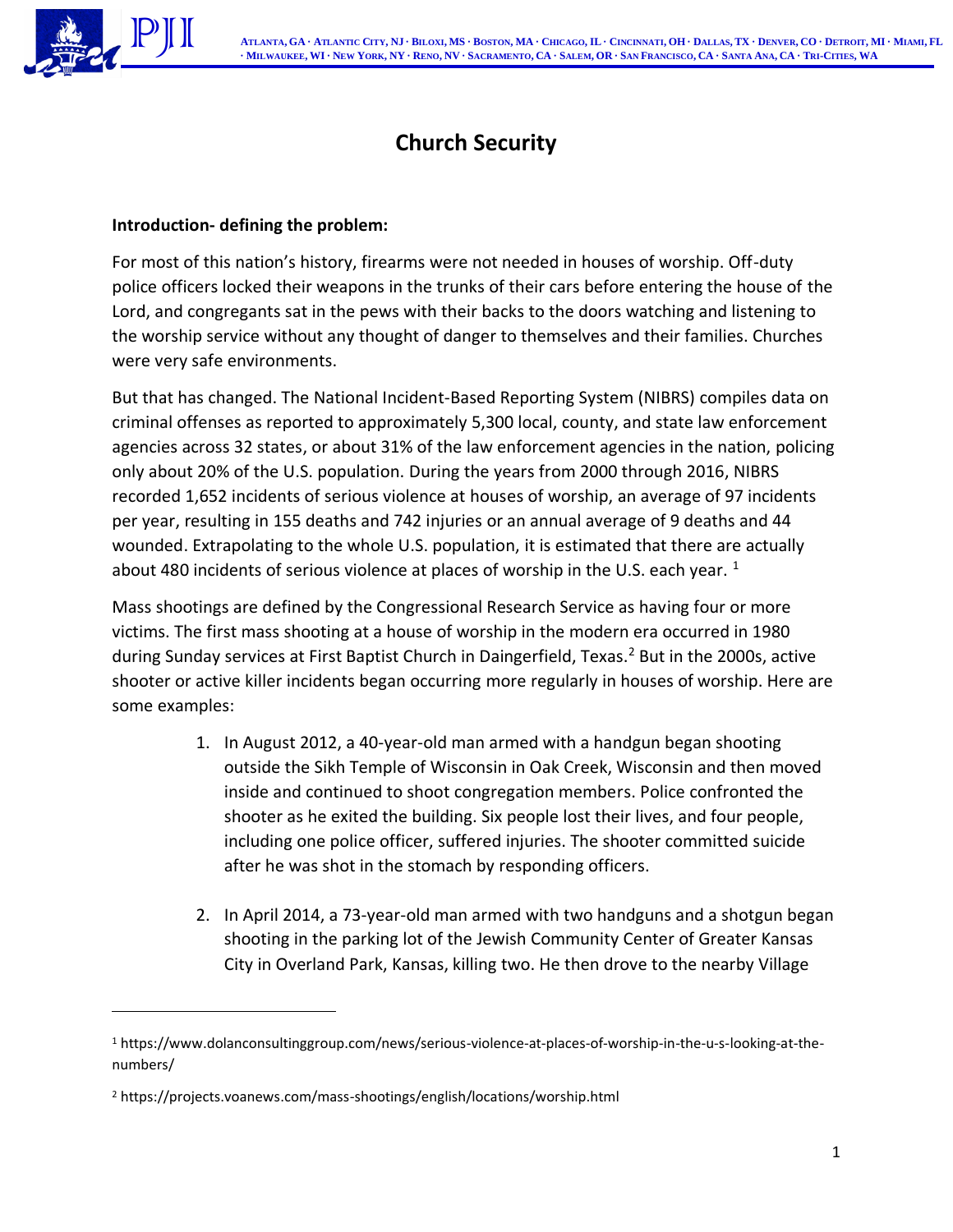

Shalom retirement community and opened fire in the parking lot, killing one. No one else was wounded.

- 3. In June 2015, a 21-year-old man armed with a handgun began shooting during a prayer service at the Emanuel African Methodist Episcopal Church in Charleston, South Carolina, killing nine people. The shooter fled the scene, and law enforcement apprehended him the next day.
- 4. In November 2017, a 26-year-old man outfitted in full tactical gear and armed with a rifle exited his vehicle and began shooting outside the First Baptist Church in Sutherland Springs, Texas. He entered the building through a side door and continued firing at the members gathered within. Upon leaving, a neighbor wielding a firearm confronted the assailant, leading to a car chase. Twenty-six people lost their lives, and 20 suffered injuries. The shooter committed suicide. It was the deadliest attack on a house of worship in U.S. history.
- 5. In October 2018, a 46-year-old man armed with a rifle and three handguns began shooting inside the Tree of Life Synagogue in Pittsburgh, Pennsylvania. Eleven people died, and six suffered injuries, including four law enforcement officers. Police apprehended the shooter at the scene after exchanging gunfire.  $3$

This is a serious problem, and one that should be addressed by church leadership. There are a number of aspects to church security such as all hazard emergency preparedness and procedures for instruction of children. However this paper will focus on security measures to defend against and prevent violent incidents.

# **We trust in God, so we do not need a security team at our church:**

We at the Pacific Justice Institute believe that providing a safe environment for your church family is critically important and in line with Scripture. 2 Timothy 3:1 (NKJV) "But know this, that in the last days perilous times will come." The increase in violence in houses of worship in the past several decades certainly falls in line with this prophesy.

In Luke Chapter 10, Jesus sends out the 70, and basically tells them God will provide everything for them. Luke 10: 1-4 (NKJV, words of Jesus in red) After these things the Lord appointed

<sup>&</sup>lt;sup>3</sup> MITIGATING ATTACKS ON HOUSES OF WORSHIP, Security Guide, December 2020, U.S. Department of Homeland Security, Cybersecurity and Infrastructure Security Agency.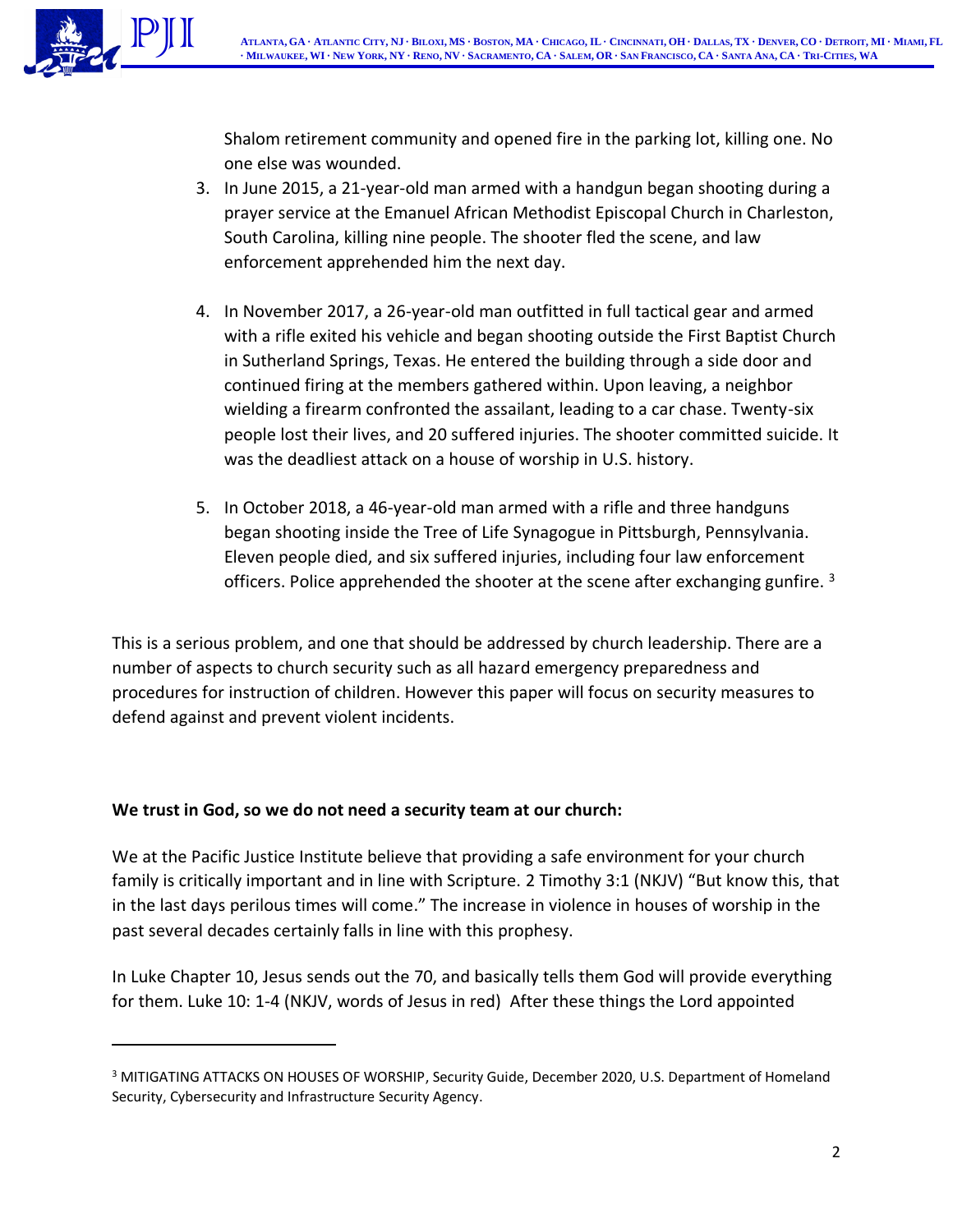

seventy others also, and sent them two by two before His face into every city and place where He Himself was about to go. Then He said to them, "The harvest truly is great, but the laborers are few; therefore pray the Lord of the harvest to send out laborers into His harvest. Go your way; behold, I send you out as lambs among wolves. Carry neither money bag, knapsack, nor sandals; and greet no one along the road."

Contrast that with the instruction Jesus gives His disciples in Luke 22. Luke 22:35-36, 38 And He said to them, "When I sent you without money bag, knapsack, and sandals, did you lack anything?" So they said, "Nothing." Then He said to them, "But now, he who has a money bag, let him take it, and likewise a knapsack; and he who has no sword, let him sell his garment and buy one." So they said, "Lord, look, here are two swords." And He said to them, "It is enough."

We believe these verses of scripture indicate that there are times when God promises to protect his people, but there are also times when He would have us protect ourselves and others. We all know of tragic incidents involving the missionaries, pastors, and others who love and serve God. Some of these incidents are violent in nature. We believe there are times when it is biblical as Jesus said in Luke 22 to arm ourselves for protection. Therefore pastors and church boards of directors should take steps to protect the flocks entrusted to them by God.

## **Churches are very different, but have commonalities regarding security:**

Churches come in all shapes and sizes. Some churches have thousands attending each service and have a large budget. They may have multiple buildings and floors to secure. There are sophisticated access control systems and digital security technology that are available on the market, and may well be beneficial for churches.

Other churches are smaller with limited budgets. However, this paper is intended to provide some basics that would apply to all sizes and budgets.

#### **Security is a ministry:**

Security should be a ministry within your church. Consider having ushers, greeters, and parking lot attendants be part of your security team. Remember, the goal is prevention of violent incidents. Ushers, greeters, and parking lot attendants serve important functions in recognizing potentially violent persons and putting out alerts that can prevent or mitigate potentially violent situations. Ushers, greeters, and parking lot attendants should train with armed security personnel and actively communicate with armed security personnel.

#### **Appoint a security director:**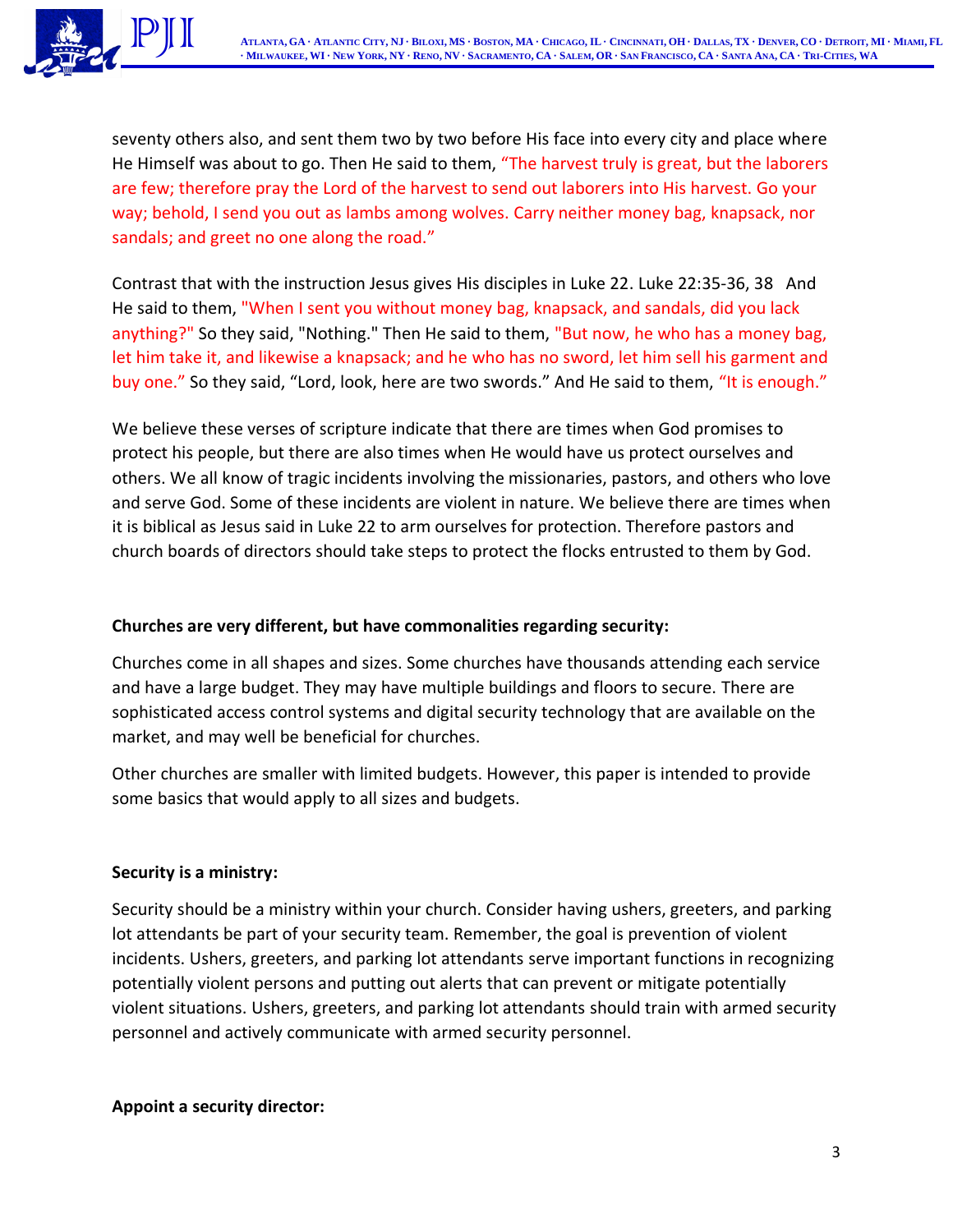

The security director should be a long-standing and well-known member of the congregation, with a law enforcement background, either current or retired. It is preferable that the director has held a leadership position in law enforcement so that he or she is comfortable in administrative tasks as well as supervising operational issues. The security director should be empowered to organize the team with oversight and approval from the pastor and the board of directors.

#### **Getting started with an armed security team:**

It is recommended that all churches implementing an armed security program begin with contacting their insurance company. They may have policies with restrictions regarding these programs, but may also have training resources they can make available to you.

Secondly, the director should make contact with the police department which has jurisdiction over the church. Laws regarding the carrying of firearms, regulation of armed security, training requirements, etc., vary greatly from state to state, and some cities have their own specific laws as well. Some police departments may be able to offer assistance in risk or vulnerability assessments, training, and other issues. It is preferable that the security director have a relationship with a police department representative where information can be exchanged regarding current issues in the neighborhood surrounding the church.

Some of the laws that need to be addressed and understood for each jurisdiction include the following:

Are houses of worship required to hire licensed security guards?

May volunteer security team members wear a uniform or badge that identifies them as security?

Does the law require any special training for volunteer security team members?

Can volunteer security team members legally carry firearms? Are there training, licensing or other requirements?

Does state law place any special restrictions on the lawful carry of firearms in places of worship?

Can houses of worship prohibit the carry of firearms on their premises?

Laws regarding use of force (including deadly force), self-defense, and arrests by private person.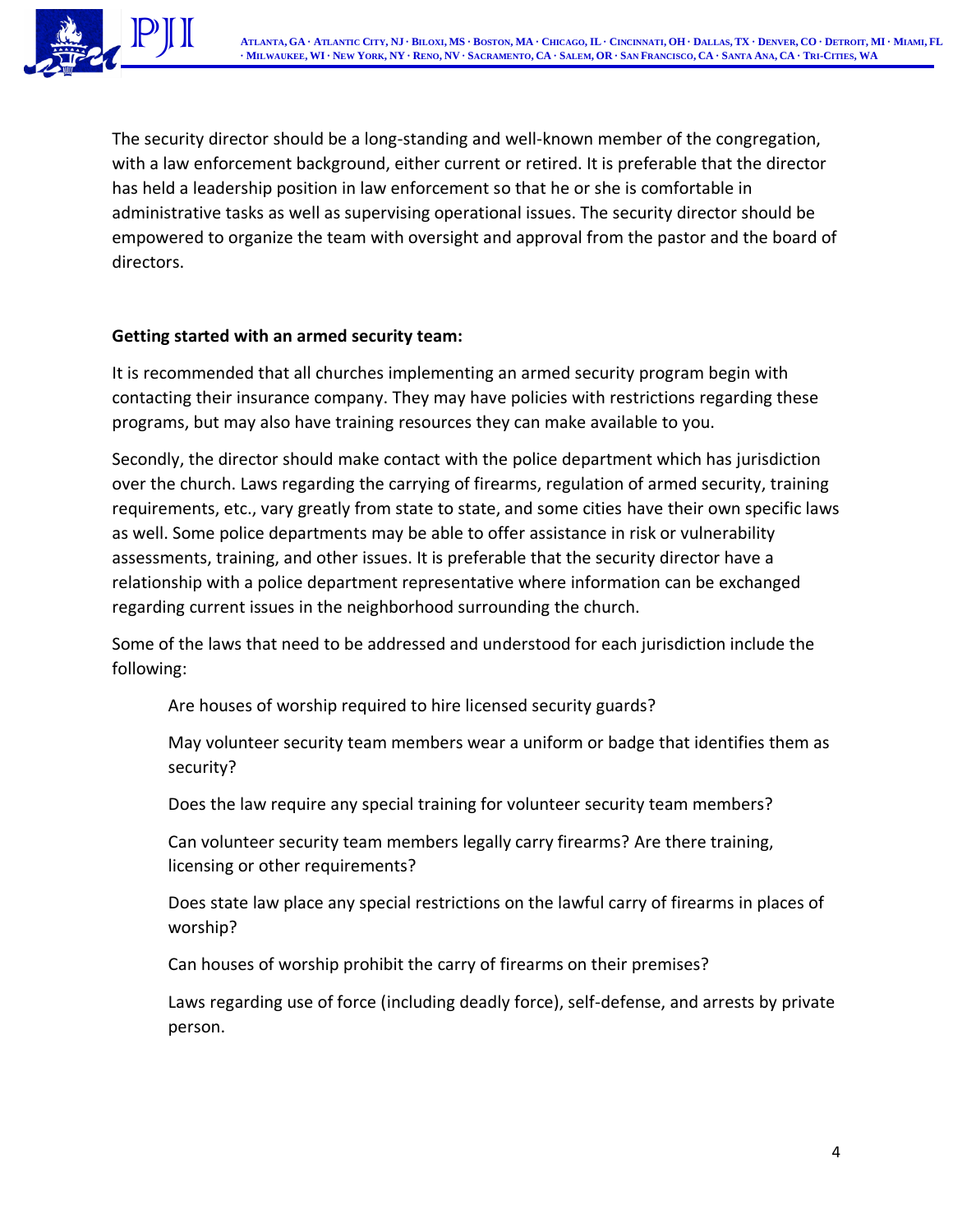

Local fire departments and emergency medical services should also be contacted, as they will play critical roles should a violent incident occur. They should be invited to participate in some training exercises with the team.

## **Selecting the armed security team:**

In addition to active and retired law enforcement, security professionals, active and retired military, and others who are trained in the use of firearms can be incorporated into the team. All of these people should be well known in the congregation and have the right temperament and judgment for the awesome responsibility of deciding when deadly force is absolutely required.

# **Conduct a risk assessment / security survey of your facility or facilities**

These go by many names, vulnerability assessments, security survey, risk audits, etc. The idea is to take a close look at your facility and identify areas where you have vulnerabilities, and correct them if possible. You may find areas where additional video surveillance or other technology or hardware will reduce your risk.

You may also identify areas that can be safely secured during a violent incident, where persons can safely remain until police arrive.

If budget permits, there are experts who can come in and perform a thorough assessment. If not, there are forms and checklists available online. Your police department or local emergency management agency may also be able to assist. Your insurance carrier may also be able to help.

# **Training:**

Training is an essential component of any security team. There are many resources for training; there are dozens listed online. Professional, certified training should be obtained if the budget permits. As previously mentioned, police and fire departments may be of assistance. Basic firearms training can be obtained by local instructors. Specific training requirements should include:

• **Tactical training for armed personnel**- Things like the safe handling of firearms at all times up to the point when deadly force is required. Avoiding crossfire situations and shooting from depth. Ask your local police department if they or another area agency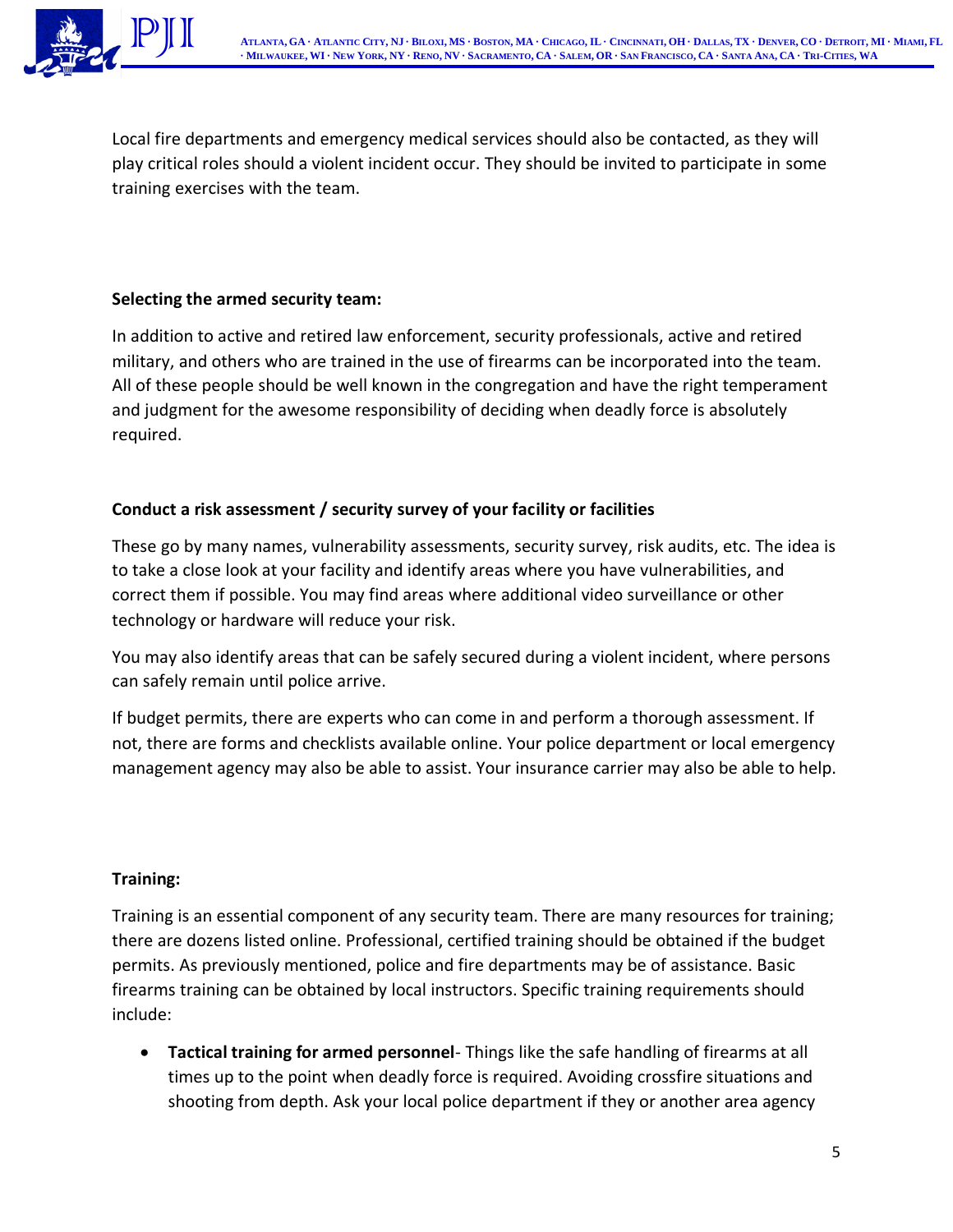

has a Special Weapons and Tactics (SWAT) team. SWAT team members train tactically on a regular basis and may be able to assist in training your security team, or point out a local resource who can.

- **Periodic firing range practice for armed personnel** If your congregation does not have a firearms instructor, a local range or gun store can likely direct you to a trainer. The National Rifle Association (NRA) also has instructors around the nation that can provide local training at reasonable cost.
- **For all personnel** how to spot potentially violent or distressed individuals, and methods to de-escalate. The primary goal is to prevent violence. This type of training is available online, or in person if budget permits. However, there may be times when a disruptive person is not amenable to de-escalation techniques. The team needs to be trained on proper use of force techniques to defend themselves and others, and how to restrain a person if necessary. This training can likely be done by the Security Director or local police. The team should leave the arrest of a subject to the police unless force becomes absolutely necessary before police arrival. If the team is required to use force, try to video the encounter.
- **Communications** the team should be equipped with portable radios and be trained on how to use them. Plain English should be used- not codes. The only exception would be a name or code word that could be used to surreptitiously communicate that you are engaged with an individual who could become violent. This is a signal for other team members to gather around without raising the suspicion of the subject.
- **Regular training for the entire team** scenario training, classroom training, tabletop exercises. Simulate drills, exercises, and conduct walk-throughs to reinforce the appropriate conclusions and applications. Hopefully your Security Director will be able to do this in-house. The Director may also seek assistance from police department personnel or other resources.
- **Active Shooter Preparedness training for people other than the security team** should be offered to the congregation and provided to church staff. It should provide options for individuals to choose from to give them the best chance of survival. This training is best done by professionals, if the budget allows. If not, seek resources such as your local police department, or online training opportunities. There are some very important points to this training, such as the fact that merely moving rather than sitting still can increase your chance of surviving a deadly incident by 90%. The skills people take from this type of training extend far beyond the church, as they apply ANYWHERE a person may encounter a violent incident.
- **Evacuation drills** this sounds simple, but it is not. If shots are fired by a shooter outside the facility, evacuation would likely not be advised. People will be looking for direction from the security team. This should be included in the Active Shooter Preparedness Training mentioned above, as well as the scenario training for team members.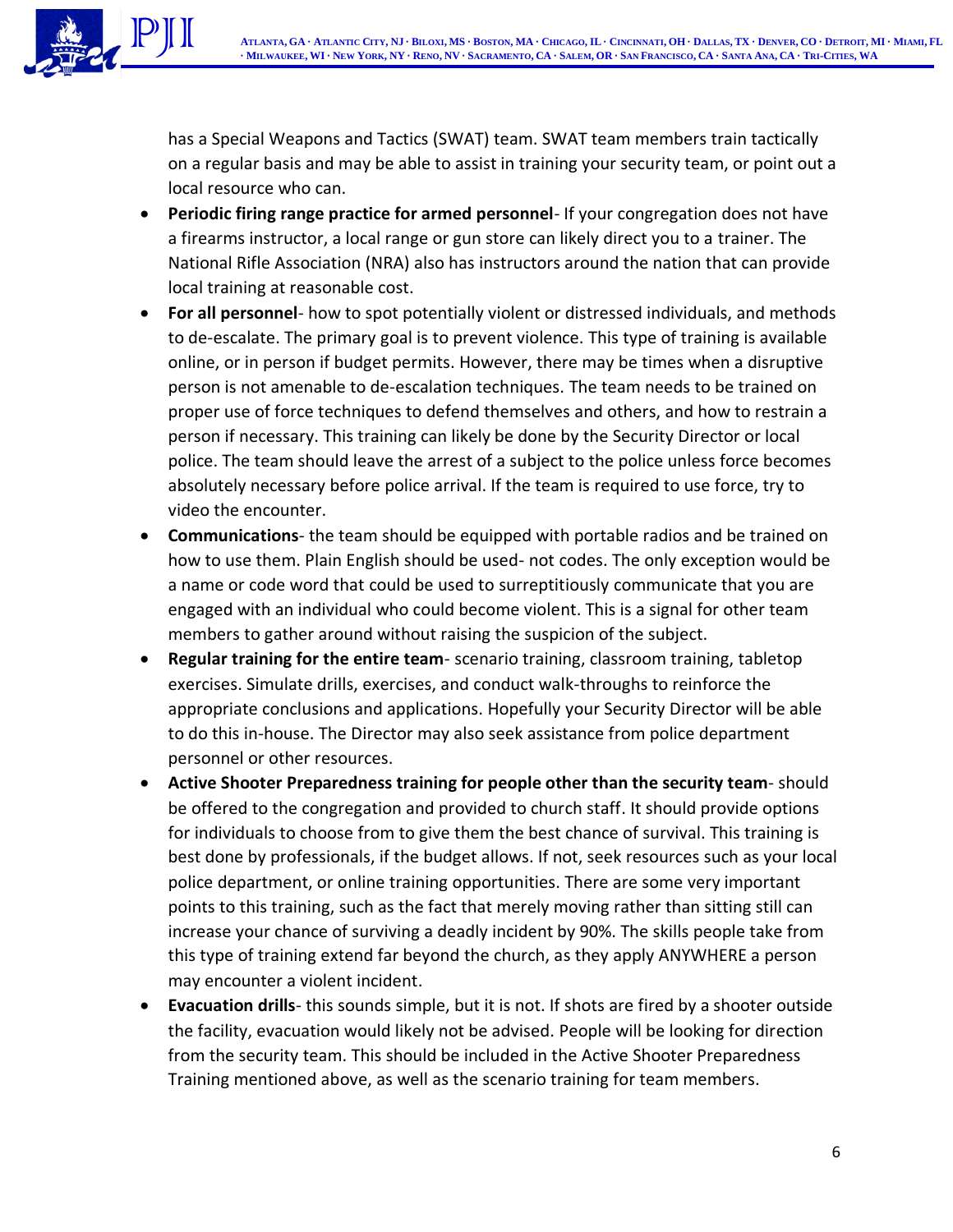

## **Access Control-**

For smaller churches, there should be one entrance into the church for services. After 10 or so minutes after the service begins, that door should be locked with an attendant to allow entry for congregants who have arrived to church late.

If your church is larger with multiple entrances and buildings, each entrance should be addressed as above- attendants at each door, which is secured shortly after service begins.

Larger churches should have roving patrols outside in the parking areas as well as inside. If multiple floors, patrols could be assigned by floors. Special attention should always be given to areas with children's ministry activities. Patrols should vary their routes of travel and time intervals so as not to be predictable.

**Radio communication is critical**- Do not be overly "chatty" on the radio- it must be available for emergency or time sensitive broadcasts. Parking lot attendants should be trained to be alert to anyone exiting a vehicle or approaching the church with a weapon or people who show other indicators of violence, and immediately radio ahead so the doors may be secured. The same is true with persons who are exhibiting signs or other indications they may protest or disrupt the service. THESE SITUATIONS SHOULD BE ADDRESSED AS FAR FROM ENTRY AS POSSIBLE, WELL BEFORE THE SUBJECT COMES INTO THE CHURCH. Law enforcement should be notified as soon as possible.

# **Disrupting church services-**

Team members may have questions regarding the free speech rights of protesters or other persons vocally disrupting church services. The First Amendment rights in this case belong to the church, in the free exercise of religion. In 1994 Congress passed the Freedom of Access to Clinic Entrance Act (or FACE Act). This federal law extends specific protection to churches. The Act makes it unlawful to intentionally interfere, injure, or attempt to interfere or injure, or use the threat of force or intimidation directed towards any person exercising or seeking to exercise the First Amendment right of religious freedom at a place of religious worship.

One typical problem in church security is dealing with the trespasser. A church can withdraw its permission for access to an individual. Thus, like any other property owner, a church has the right to decide whom to allow on its premises. Once that permission is withdrawn, the individual who refuses to leave is deemed a trespasser. A trespasser is subject to arrest and prosecution.

A church may have someone who chronically engages in disruptive behavior at services or other activities. There may be a history of ushers, security and/or local law enforcement